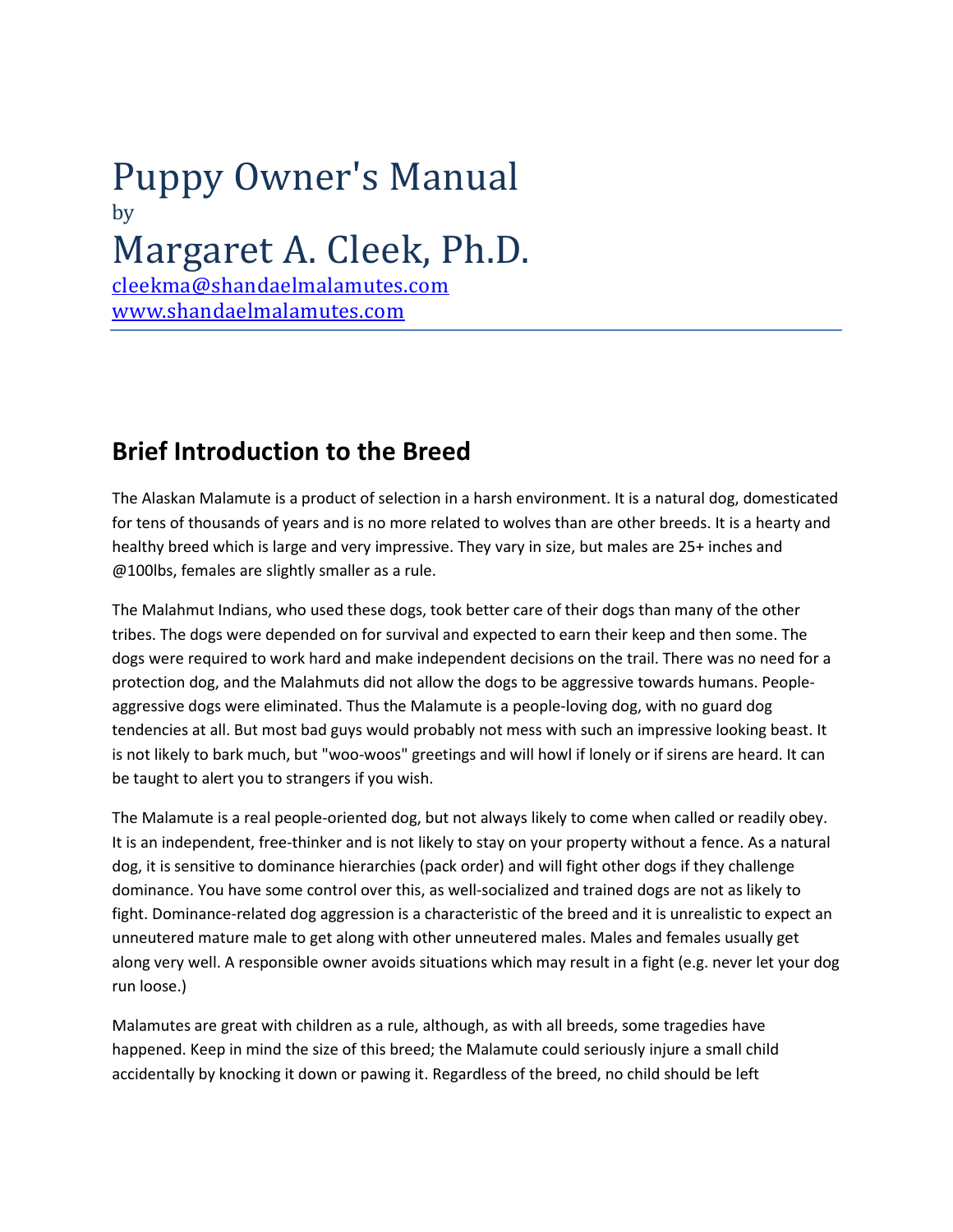unattended with any dog. Where serious attacks on children have been reported, there is concern that Malamutes are being implicated in incidents involving wolf crosses.

Although they are very large, they make excellent house dogs, usually content to lay quietly by the family. They are capable of incredible destruction (just ask my brother who came home to find his new couch disemboweled!) and should be crated for everyone's health and happiness when left alone during the growing up stage.

Most Malamutes like to be outside and of course the colder the better, but they tolerate heat well, with shade and cool water. They shed twice a year; once from January to June and once from July to December. Seriously folks, these guys have HAIR. Actually, shedding is not bad most of the year, but once a year for most males and twice a year for most females, they "blow coat" This means over a two or three week period they shed out about four shopping bags full of hair. You can brush it out and save your house from being totally fuzzed. Other than this, they require little grooming.

Malamutes are magnificent. Walking a well-trained, beautiful, Malamute down the street can turn heads. They are wonderful companions which can really enrich your life.

#### **Picking the Dog for You**

Dogs like people, have different personalities, tell the breeder who is offering the pups to you, what you want and expect from the pup when it is grown. An experienced dog owner who wants a spirited dog they can train for show should pick a different type of personality from the person who says they want a more-laid back family companion. Some pups are by nature active and bossy, others are laid back. Some pups are independent and do what they please, others look to you for direction and are very eager to please. While the home that a pup grows up in is most important, an experienced breeder or dog handler can pick up on some temperament characteristics in a young pup.

Most people want to pick the spunkiest pup in the litter. This is called the "Alpha pup" (meaning first ranking). Alpha pups are usually dominant, independent and bossy, and they resent being told what to do. This is not the right dog for someone who thinks a dog should obey them just because they feed it. An Alpha pup needs consistent training and attention from an experienced person. It is not the right choice for someone who wants an easy pet. Please listen to the breeder and consider what they tell you about the temperament of the pups you are considering. A more laid back personality may be the better choice for you.

Don't overlook older dogs if the breeder has one available and will vouch for its suitability as a pet. Do you really have the time to train a pup? Take a look at the grown dogs and see if one could move into your home and your heart.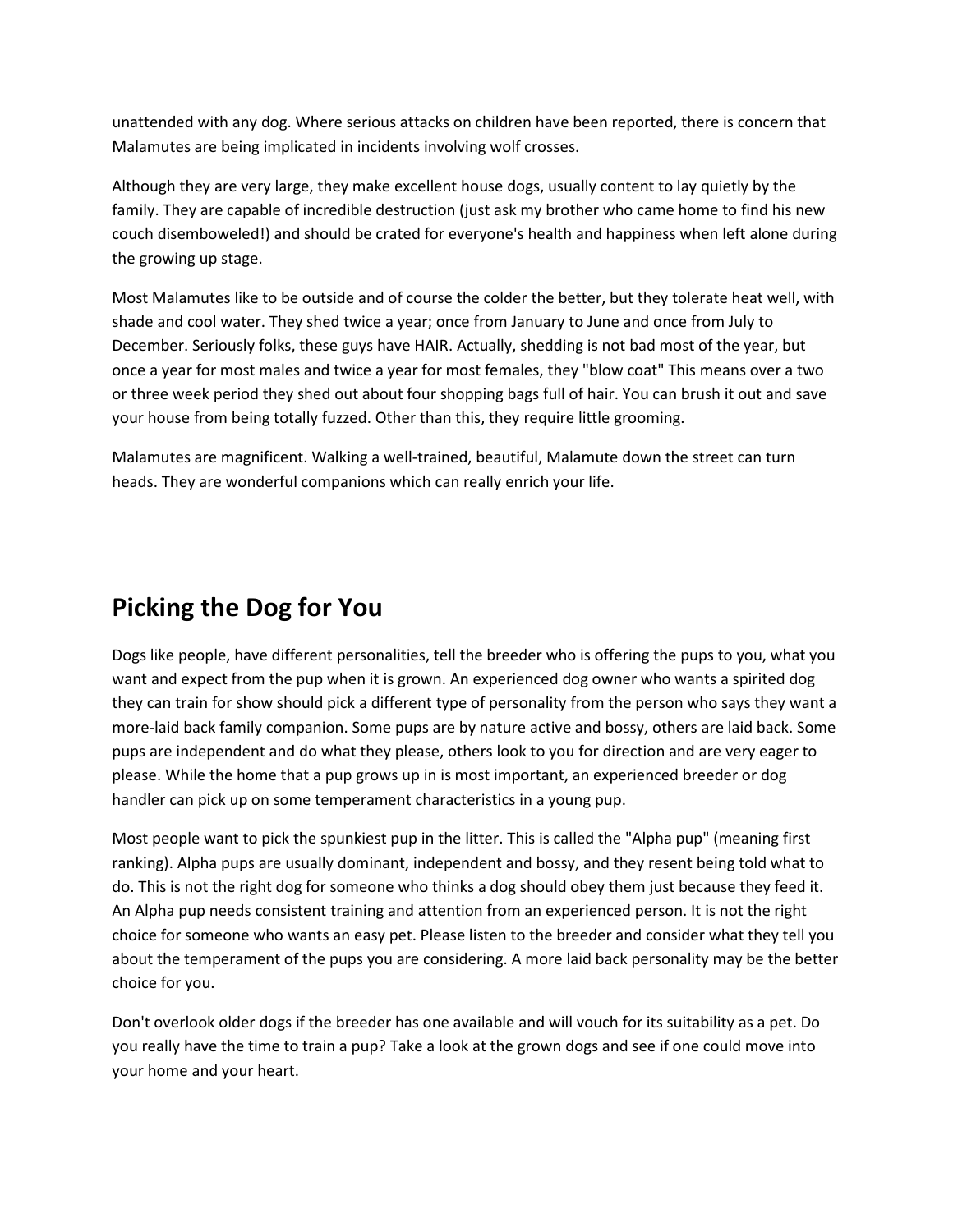#### **Housebreaking**

Preventing accidents in the house is the key here. The more times the pup eliminates outdoors and is praised, the quicker it will train; the more times it eliminates in the house, the harder it will be to teach the pup where you want it to go. At this point I prefer mild discipline for accidents and mild praise when the pup eliminates outdoors. If you are consistent, you will have a pup over 14 weeks of age trained in a matter of 3 or 4 days, the younger pups don't have enough physical maturity yet, just like a little baby, so it may take longer. Any pup can be trained to be reliable in the house; if you are having problems, it is because you are lacking in consistency and are confusing the pup.

Paper training is an intermediate step which is not necessary; only paper train if you expect the pup to continue to eliminate on newspaper. Otherwise it confuses pups. As far as they are concerned, what's the difference between a rug floor-covering and a newspaper floor-covering? The pup needs to learn that it is supposed to eliminate outside and will prefer to do so if given the opportunity. Watch your dog in the house and learn to recognize "the look".

Use a confined area or a crate while the pup is being house trained. A pup cannot help but pee when it wakes up and moves about. Pick the pup up from the crate or confined area and carry it outside or it will have to stop and pee on the way to the door. A pup will make every effort not to soil its own area (but your living room is not its own area!). If it does, it has gone too long without a trip outdoors or the pup thinks the crate is big enough for a bedroom and bath. You may have to block off the back of the crate so there is less room.

A young pup will need to go out about once every two hours, although it should be able to make it through the night when its metabolism is slower. When you take the pup out say, "Hurry Up" repeatedly and the dog will associate that word with elimination. This is handy when traveling and "Hurry Up" is less embarrassing than other phrases one could use.

Because what goes in must come out, you should feed a premium quality puppy food. These foods are high in digestibility and result in smaller, firmer stools. They are quite expensive, but the pup needs a smaller quantity and in the long run they don't cost much more than the other brands. Eagle, Iams, California Natural are some of the choices available here. Follow the breeder's instructions, as good nutrition is critical to the healthy development of your pup.

Feed the amount specified three times a day on a regular schedule for a pup under six months of age. Cut back to two times a day when the pup is over six months. Twice a day feeding is recommended for the adult dog to avoid the serious problem of bloat. Do not let the pup free feed (have food available all the time) as you want to get it on an elimination schedule. Also free feeding will result in an overweight dog.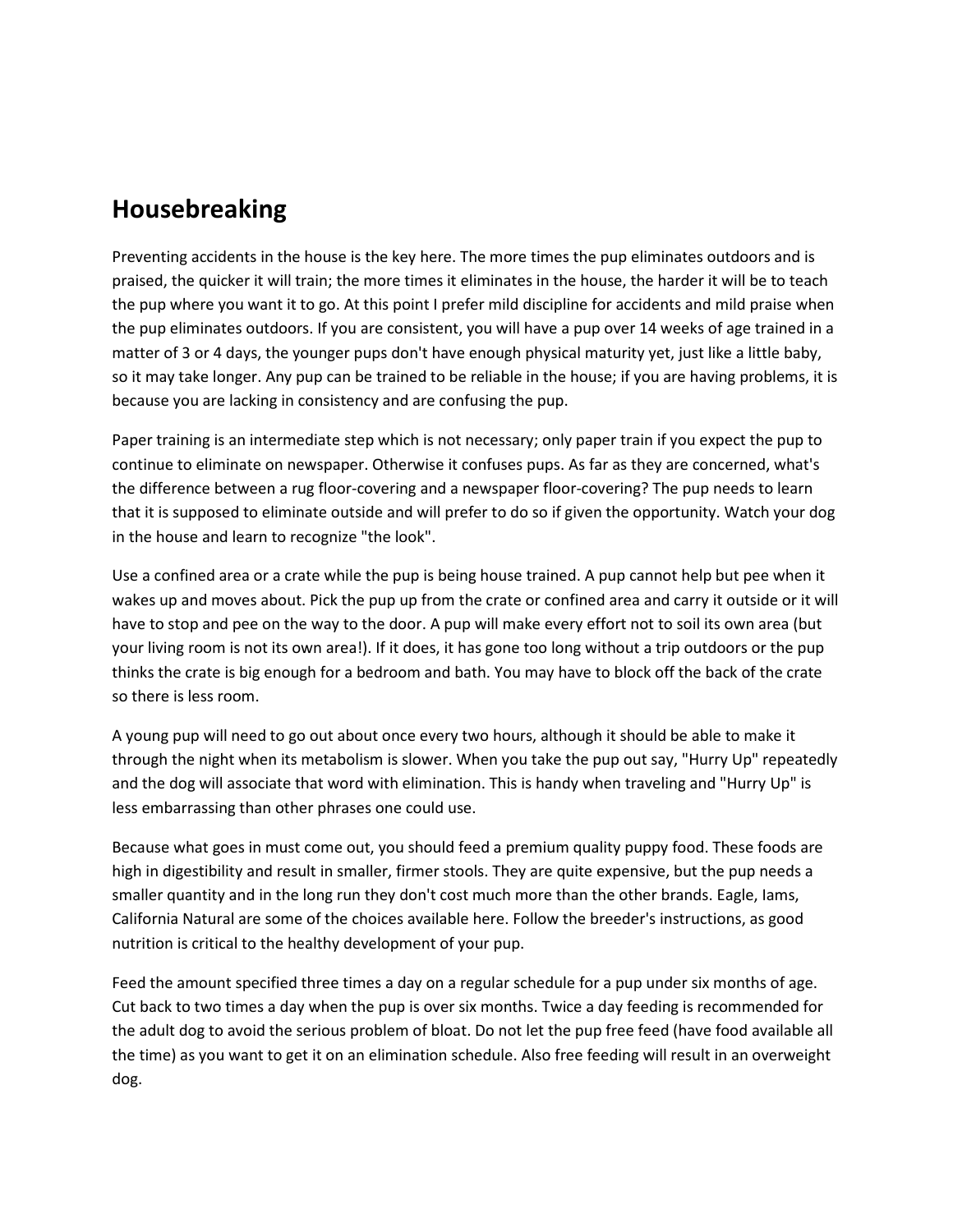If the pup does have an accident, act upset and take it outside. Do not hit the pup, do not push the pup's nose in the mess; this is cruel and does not teach the dog anything. Do not let the pup watch you clean up. Some pups interpret this as submissive behavior on the owner's part and may use pooping as a control device. Others may mimic and start eating stool (YUCK!).

By the time a pup is about 5 months old it should be able to hold urine for six hours or so, although every 4 hours is kinder.

### **Discipline**

A pup is not a child and cannot be disciplined in the same way. The pup wants and needs for you to set limits and be the leader. Be kind and loving, but let the pup know that you are the boss. When you say NO say it firmly and let there be no mistake that physical discipline will follow if the pup doesn't quit. I have found an EEHH or OWWWT sound to be more effective--dogs just respond to it naturally, whereas the NO has to be learned.

Pups do not understand pleading and begging that they obey. Discipline has to be direct and to the point. You may have to explain this to the kids or they may think you are not being fair to the pup. Don't ever kick or hit the pup and don't use a rolled up newspaper. The pup understands the kind of discipline it got from its dam (mother). Most corrections can be done with voice and posture. But if you must make a physical correction, grasp the pup firmly by the nape (skin only) of the neck and give it a quick gentle shake while you say NO. It might squeal but it will not be hurt. One good correction will save you fifty ineffective ones. If your correction does not affect the behavior then it is by definition an ineffective correction. Call me for advice if you feel that you are "correcting" but nothing is happening. With an effective correction, the pup may look upset and have its confidence shaken. That's ok, you can make up awhile later. These dogs usually do not have soft temperaments. In time you will not need to grab the pup, the NO or EEHH will do. Remember, most dams are very permissive with pups being silly and playing, but make them tow the line on important things--you should too.

You need to establish yourself as leader to the dog. This can be done in subtle and non-physical ways. When around your dog you are KING. If you need to walk by and your dog is in the way, have him move for you. You are King so you go through doors first. Since you are King, your dog must wait for permission to get out of cars, sit before you condescend to give him food or a pat, etc. and of course must do as you say on your first command after he has been taught what the command means. Kings don't put up with their stuff being taken and their food being stolen, and Kings have a posture and bearing which commands respect. Believe me, all of these things are very important messages to your dog. REMEMBER, MALAMUTES WILL TAKE ADVANTAGE OF YOU IF YOU LET THEM. Your dog will love and respect you more if you are consistent, firm, and fair.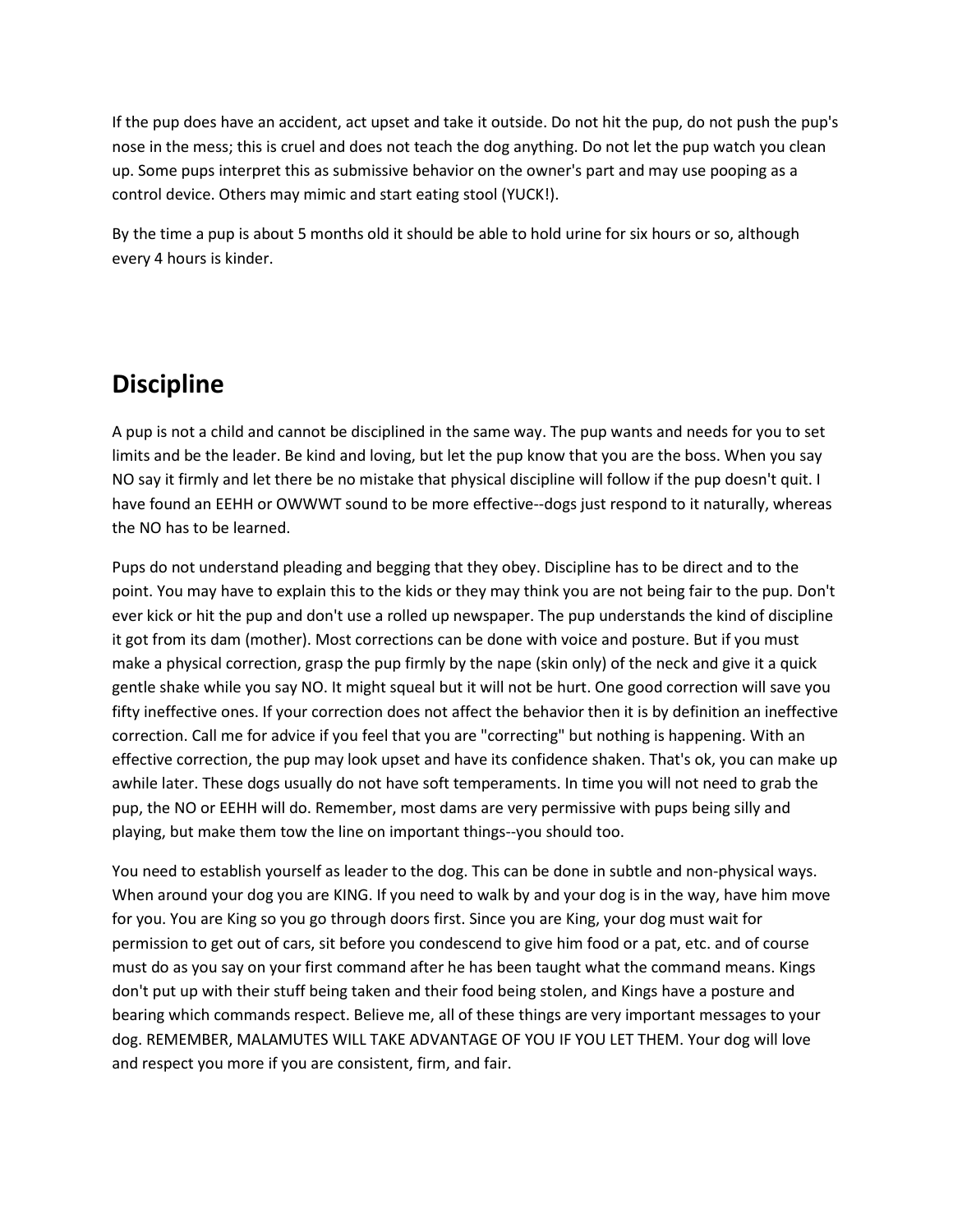If you find it necessary to give a lot of physical corrections you are either offering too many opportunities for the pup to be "bad", your actions are inappropriate and not understood, or you have a pushy pup who doesn't want to listen. In any case, you should contact your breeder or seek out a trainer who can give you some advice. Continued yelling and scolding is not only ineffective, but tends to depress and confuse the pup. Believe me, a quick physical correction is both kinder and more effective. Dogs don't mind corrections if they understand what it is they did wrong. Remember, it is in the nature of the species to try to please the leader (that's you folks!) Try to structure things in the beginning so that the pup has few opportunities to do wrong and many to do well and be praised. Dogs always take the easy way out, make being good the easy way.

Know your dog, some are soft and crumble with a stern look--others are tough and remain confident even when given a firm correction. Let the discipline fit the dog. And remember that you want a dog you can live with and love. Let this goal guide your actions.

#### **Dominance**

Pups are naturally pushy and will get away with anything they can. Some pups are by nature active and bossy others are laid back. Some pups are independent and do what they please, others look to you for direction and are very eager to please. Dogs can be classified according to their reactions to threat. Dogs with passive defense reactions leave or go still when threatened, dogs with active defense reactions fight back. You need to consider if your pup is very active or very passive (or falls in between) and treat the pup accordingly. Remember that the way a pup is brought up will make a difference too. For example, rough play with children can hype up even the most relaxed of pups. The following are dominance games; never encourage these behaviors and I suggest you correct a pup for these behaviors.

\* Biting your hands--even in "play".

#### *VERY IMPORTANT:*

Whether pug or pit bull, no dog should ever be allowed to learn the power of its jaws--all biting even in play has to be strictly forbidden. No pant's leg tug-o-war, no sleeve or hand chewing allowed. This is the most important rule for the dog. If you slap or hit the pup when he does this it will either make him hand shy or more aggressive. The correct response is to create a negative situation which is removed when the dog releases your hand. I push my fingers way down the pups throat until he "gaks" them out and decides that that wasn't as much fun as he thought it would be. If you have long nails, pointing the nails up so that they hit the roof of the dogs mouth is effective too.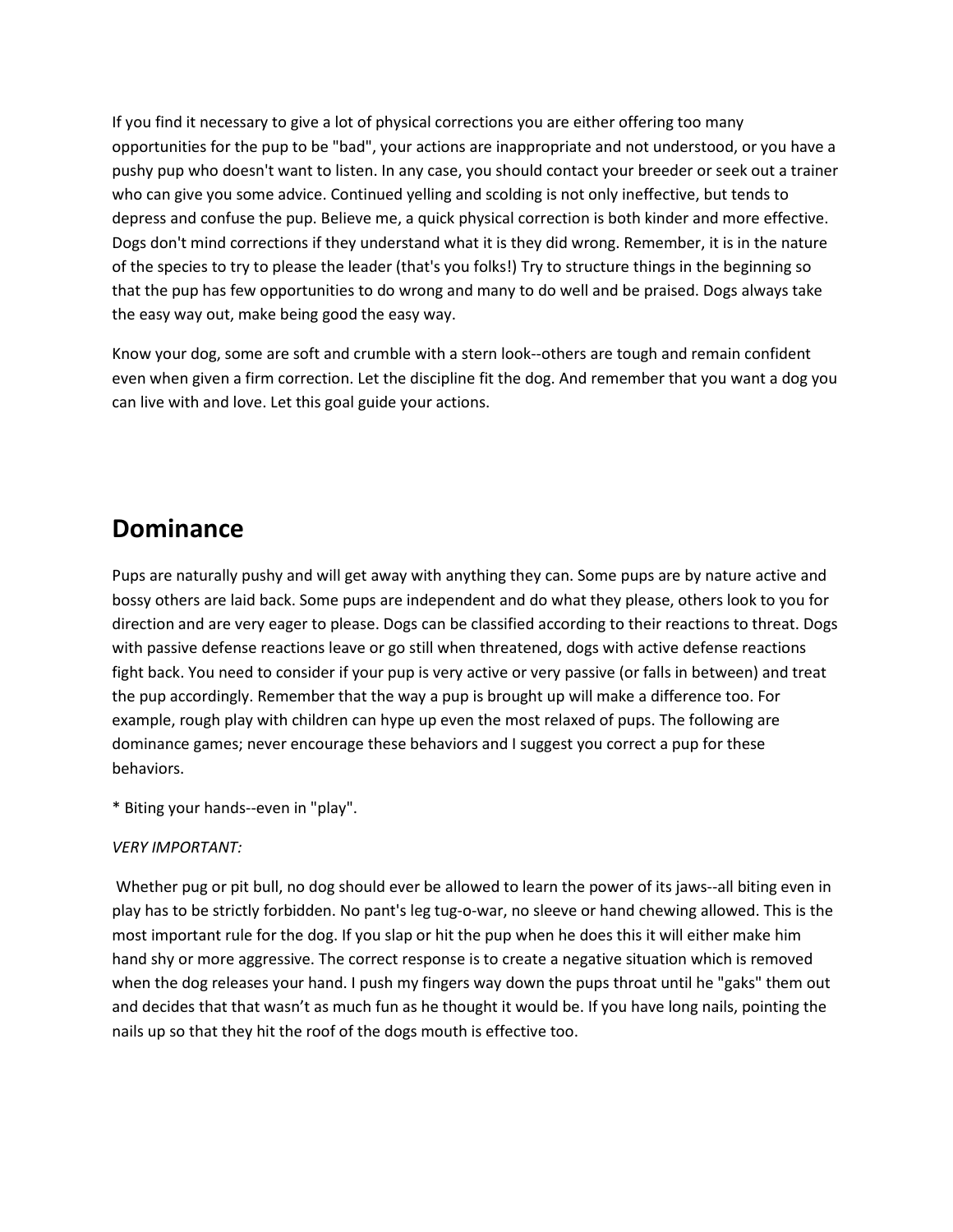\* Mounting and humping--this is not really sexual in a young pup--it is dominance and should be discouraged. If your young pup does this (both males and females do this) contact your breeder for advice on how to eliminate the behavior.

\* Tug-o-war is more than just a game to a pup. This is how dominance is established in the pack and winning means the pup is boss. I strongly suggest you not let the kids play tug-o-war with the dog. You can allow tug-o-war if the pup is taught to release on command and will do so for anyone who plays the game.

\* Barking at you to get food or something else it wants--you are supposed to tell the pup what to do, not the other way around. If your pup nudges you for pets or barks demands that you get treats, please resist the urge to think it's cute and respond. Remember, Kings don't get told what to do.---One exception, Kings don't like poop on the floor, so if your dog pesters you to go out give in, unless he is simply taking advantage of you.

\* Stealing food, or taking things and running--A well socialized pup would never do this in a pack. A pup who does this thinks it is the boss. Correct the pup if it does this!

Remember, the dog is a pack animal and looks to you to be "alpha-wolf" if you don't act the role the pup will. Your dog will be a happier dog and you will be a happier owner if you are boss. You can be kind and loving but still be boss.

\*grabbing and chase games-these tend to produce a hyper pup that does not mind. If you are in control and can call off the grab or wrestle game this may be acceptable. Getting on the floor and encouraging the dog to mount and pretend maul you is not something which should be done with dogs.

\* Malamutes are not guards, but just in case some occurs, any protective behavior towards the children should be strongly discouraged. The pup needs to understand that all kids are your responsibility not the pup's and it cannot defend or discipline (read growl or snap at) any child. Do you want to trust your dog with high level decision making? I don't. How is a dog supposed to determine a real threat versus a rough game of "Masters of the Universe". Most problems occur when a family dog is allowed to assume a dominate position in the family and misinterprets its role as protector. Bite injuries result when dogs think a child is being threatened and react by attacking another child that they think is hurting "their kid". If you want protection buy a security system--the dog however cannot be dominant in the household if it is to be reliable as a family pet.

#### **Problems**

\* The pup may get loose stools from excitement or change of water or food. Loose stools are ok for a day or so, but if there is watery, bloody or mucous stool a trip to the vet is required. For loose stools you should restrict water (but give enough so that you do not dehydrate the pup), and food for several hours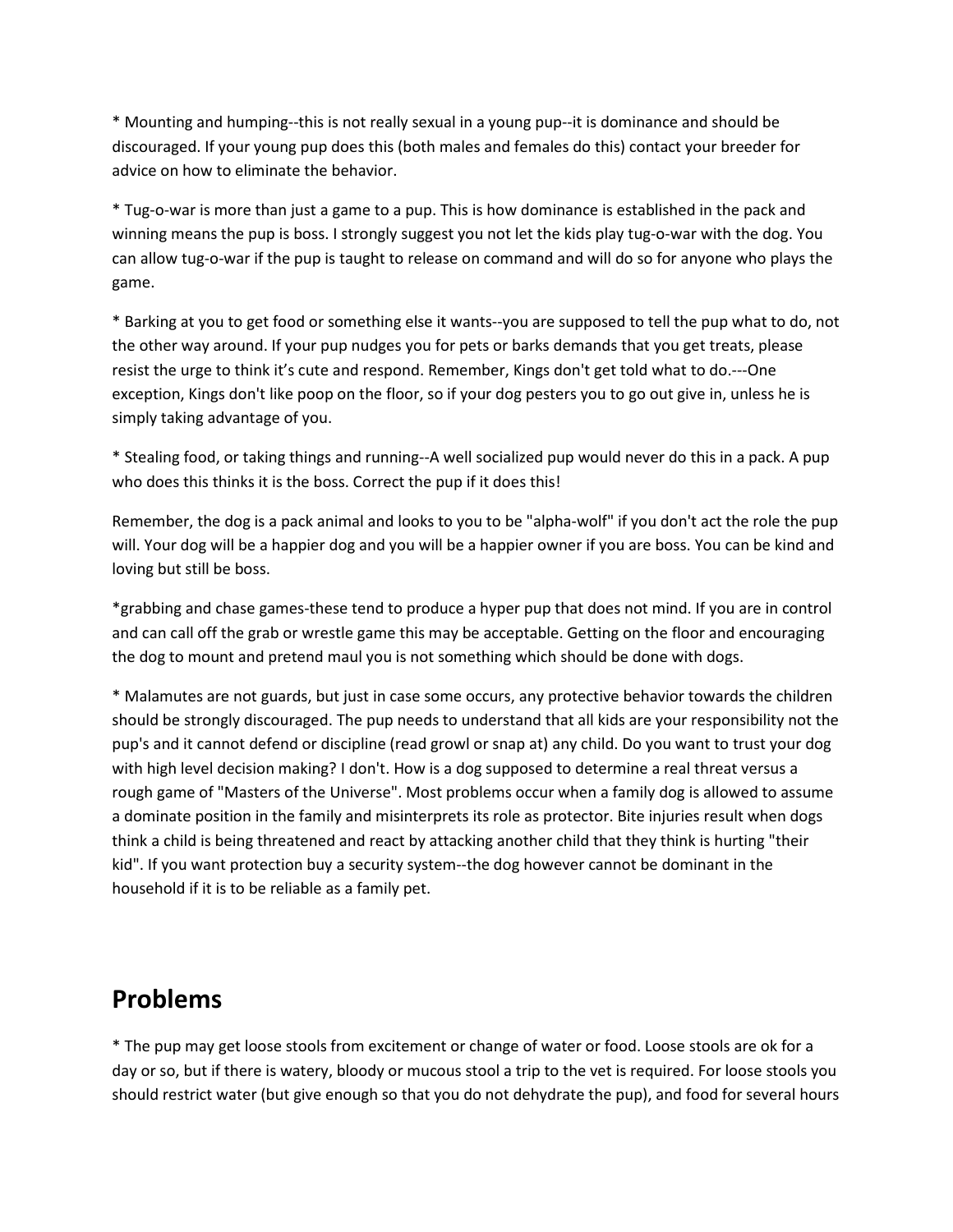then feed boiled rice. Gradually mix food in with the rice. Take the dog to the vet if you do not see improvement in a day. If there is explosive or purulent stool, go to the vet.

\* If your dog is ever throwing up and not passing stool, go to the vet. Especially if you know he has consumed something he shouldn't have, as this may indicate an intestinal blockage. (Don't worry this doesn't happen much. My dogs have had whole socks move through!)

\* No dog should be teased; teasing can make a dog with a great temperament mean. Children (or adults for that matter) should not be allowed to tease. If you are not sure what constitutes teasing, use this criteria: Would you like someone to do it to you? Small children may not understand you when you say, "Doggie might bite you if you do that." in fact some of the recent research on children's cognitive and language development suggests that this type of phrasing strengthens the child's urge to do it. As a mom I have found it much more effective to teach children how to behave around dogs and to supervise their interaction.

\* All pups chew. Do not give the pup a bunch of toys or it will think that everything can be chewed. Stick to two or three toys and make it clear that is all the pup may chew. If the pup grabs something else, correct it, and then give the pup a toy that it can chew. You will need to have the dog confined in the house when you are not there to supervise or your property will be destroyed or your dog possibly injured. Don't get into the "come home and beat the dog for chewing up the \_\_\_\_\_\_" routine. Your dog will be so stressed about your homecomings that it will chew more to release tension. Chewing is one of the ways dogs get rid of tension, the more they are punished the more they will have the need to chew. Confinement in a crate for reasonable periods of time is kinder than continually punishing a dog or getting rid of it because of its behavior. I strongly recommend the dog be crated when alone in the house. Properly done this is not cruel. The Malamute is a big dog and it has the ability to do unbelievable damage to your home should it go on a binge of destruction.

\* Eating cat poop is one of the great joys of a dog's life. Some people freak out, others consider it a handy way to keep the litter box clean. Covering the litter box or putting it where the cat can get to it but the dog can't is the only solution.

\* A puppy needs the chance to play and be silly and I'm sure the pup will love playing with the kids. I would urge you to avoid letting a pup get hyped a lot as I think you will regret it later. I'm assuming that you want a laid-back-no-trouble sort of companion. Constant chase games and grabbing (as well as the dread tug-o-war) tend to create a hyper pup. Children need to be supervised some when playing with any dog. Small children need constant supervision and should not be left unattended with any dog. Children should not be allowed to walk on lead a dog that they cannot control in an emergency.

\* Dogs that don't come when they are called is the number one complaint of dog owners. You won't have this problem if you follow the advice I'll give you. Whenever the dog is heading towards you praise the dog and say "come". Give the pup a treat when it comes to you for the first couple of weeks. Have one word you use only when the dog has to come, "Here", "Front" or something, don't let the kids use this word and reserve it for times yourself when the pup must come. NEVER CALL THE DOG TO YOU AND PUNISH IT. Even if you have chased it for 20 min and are furious--if it comes, it is praised--NO MATTER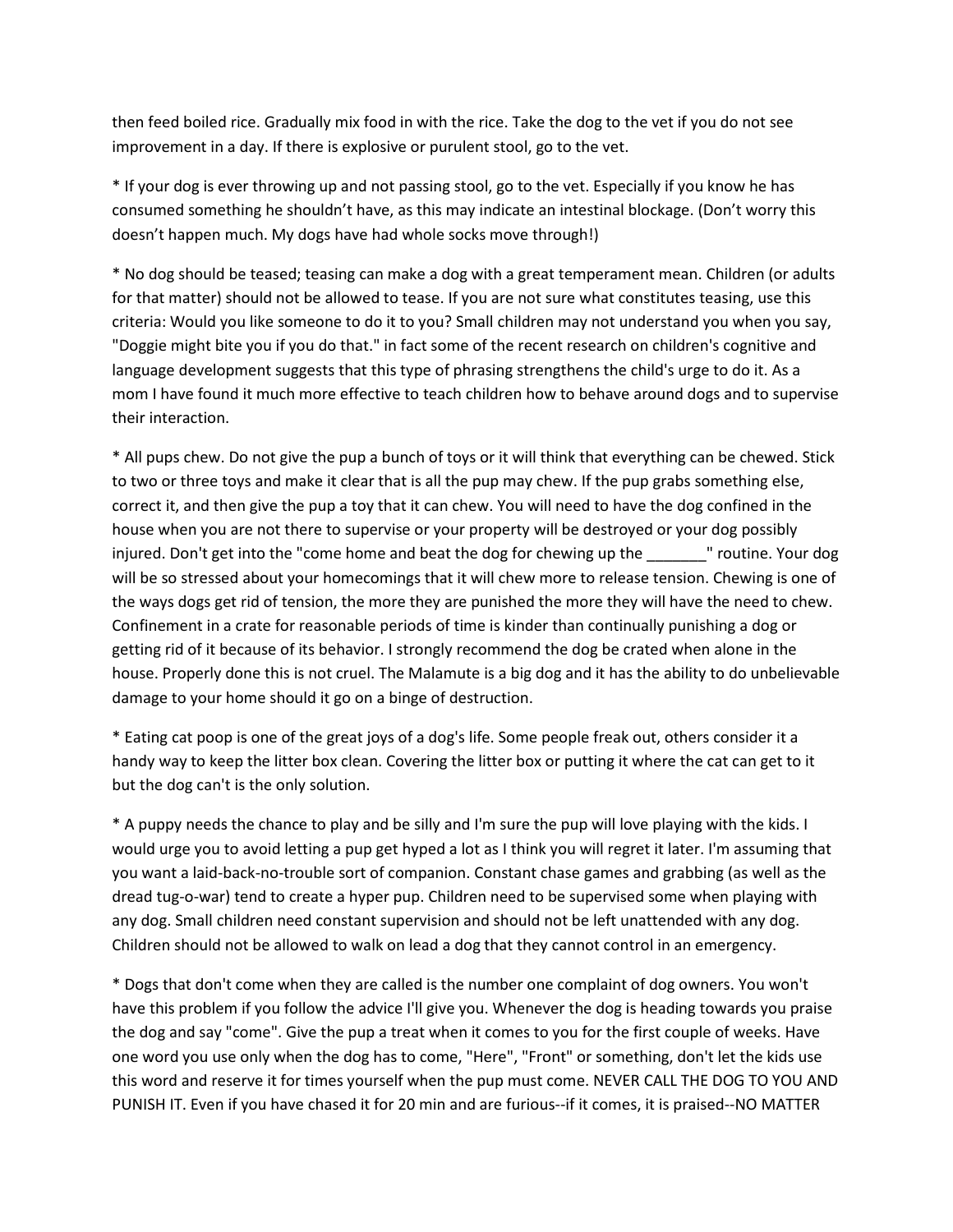WHAT. When the dog is older, obedience class is advised to teach the dog that it has a responsibility to come when called.

\* If your pup does not know how to walk on a lead. Carry the pup away from the house, put it down and praise and urge it to follow you back to the house--try not to drag.

\* Please do not let your pup get fat. Extra weight stresses developing joints. Hip dysplasia can result from both genetic and environmental factors. A fat dog is at greater risk. You should always be able to feel your dog's ribs and hip bones.

\* Do not give the pup rawhide as it can cause an intestinal blockage. Pig's ears and cow hoofs are OK. Nyla and Gumma Bone are best. The only natural bones you can give the dog are the shank portion of beef femur with the marrow removed. If you give the head of the femur you need to take the bone away after a short time. If you let the dog eat the head of the shank bone, or let the dog have the marrow, the high fat content will make the dog seriously ill. It cost me \$350. in vet bills to find this out!

\* Do not let your pup be around other dogs or out in areas frequented by other dogs/pups until the shot series is complete. Immunity is not assured after the first or even second shot is given.

\* Recent flooding has created a bacterial and protozoan jungle out there! Do not let your pup drink from creeks, ponds, or puddles.

\* Many pups get bumps on the upper muzzle when they cut teeth. These are very noticeable and come up fast. Unless there is sign of infection (obvious pain or a bad smell) this is not a cause for concern.

\* Ears go up and down as the pup matures. I have never known of a dog from these bloodlines where the ears did not come up. I had one pup whose ears did not stand until one year. He was a very big, slow maturing dog, who had a magnificent head when mature. Don't sweat it. The pups ears were up at 4 weeks and flopped again at about 7 weeks.

\* These dogs are from very slow maturing lines; they do not mature either physically or mentally until about three. Pups may seem goofy or high strung, but with proper training mature into relaxed and stable adults. Believe it or not you will miss all the puppy craziness when they are adults.

\* Many of my dogs go through the "puppy uglies". Most pet owners don't notice, but those of you with show dogs please have faith that the promise that was there at eight weeks will be back when the dog has matured. In the meantime you may experience a rear that grows before the front and a body that grows before the head. Also, the head you see at one is not the one that the dog will have at three. (I assume you know what I mean!) Pet owners who will be neutering their dogs should let their vet know that the breeder said that the dogs were from remarkably slow maturing lines.

\* If you have any questions or concerns please call me. I would rather nip a problem in the bud than have it get out of hand. Even if the question seems silly, I'm sure that someone (possibly me!) has asked it before.